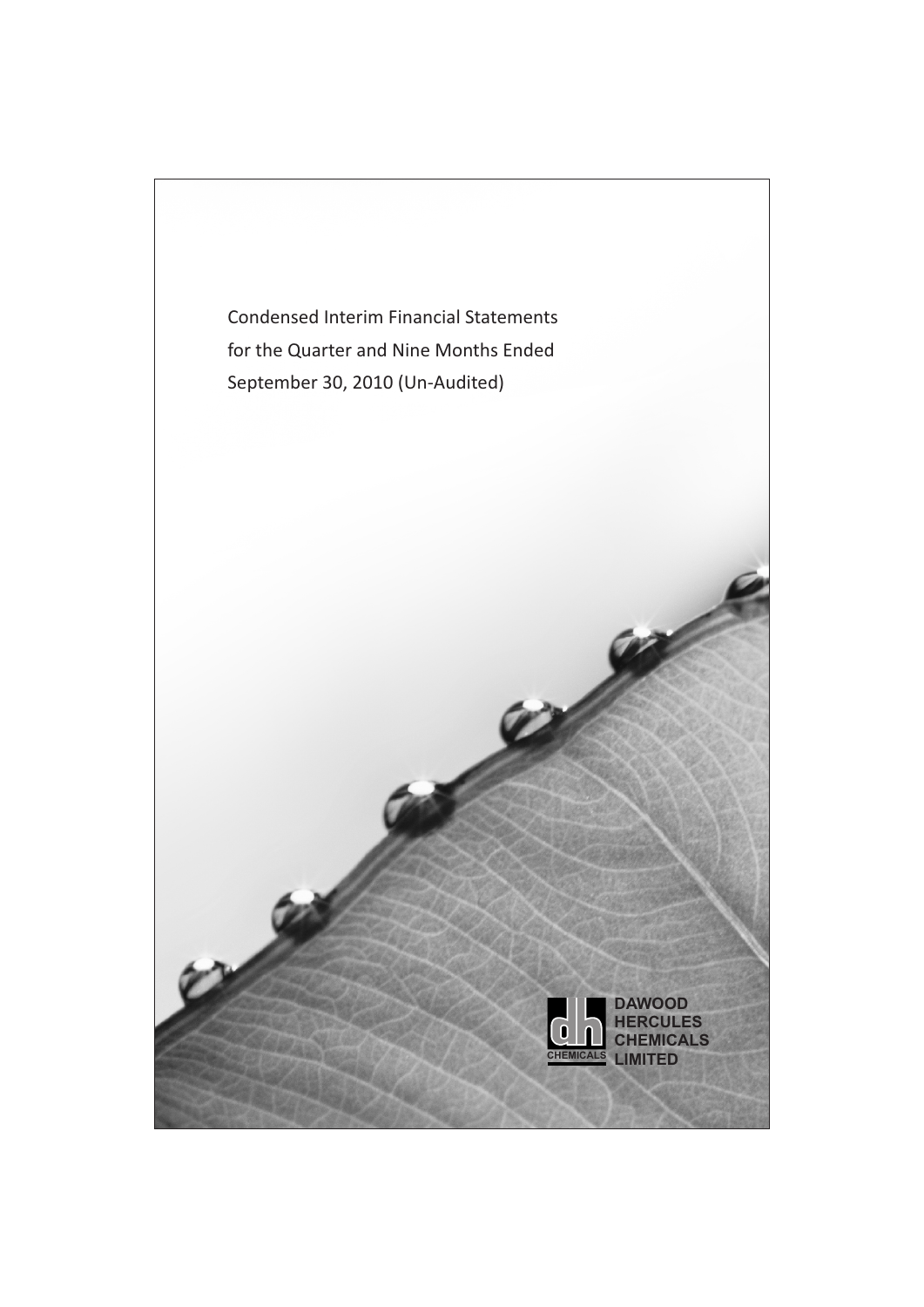# **CONTENTS**

| Company Information                                 |   |
|-----------------------------------------------------|---|
| Directors' Review                                   | 2 |
| Condensed Interim Profit & Loss Account             | 4 |
| Condensed Interim Statement of Comprehensive Income | 5 |
| Condensed Interim Balance Sheet                     | 6 |
| Condensed Interim Cash Flow Statement               | 7 |
| Condensed Interim Statement of Changes in Equity    | 8 |
| Notes to the Condensed Interim Financial Statements | 9 |

# **COMPANY INFORMATION**

Board of Directors

Hussain Dawood Chairman

Isar Ahmad Chief Executive Officer

Shahzada Dawood

Javed Akbar

M. Abdul Aleem

S.M. Asghar

A. Samad Dawood

Parvez Ghias

Shahid Hamid Pracha

Inam ur Rahman

## Board Audit Committee

M. Abdul Aleem (Chairman) Javed Akbar

Shahid Hamid Pracha

# Company Secretary

Aftab Ahmed Qaiser

### Auditors

KPMG Taseer Hadi & Company (Chartered Accountants)

### Legal Advisors

Hassan & Hassan (Advocates)

### Registered Office

35-A, Shahrah-e-Abdul Hameed Bin Baadees (Empress Road), Lahore

## Plant

Chichoki Mallian, Sheikhupura.

### Shares Registrar

M/s. Corplink (Pvt.) Ltd. Wings Arcade, 1-K, Commercial Model Town,Lahore Tel: +92 42 35839182, 35916719 Fax: +92 42 35869037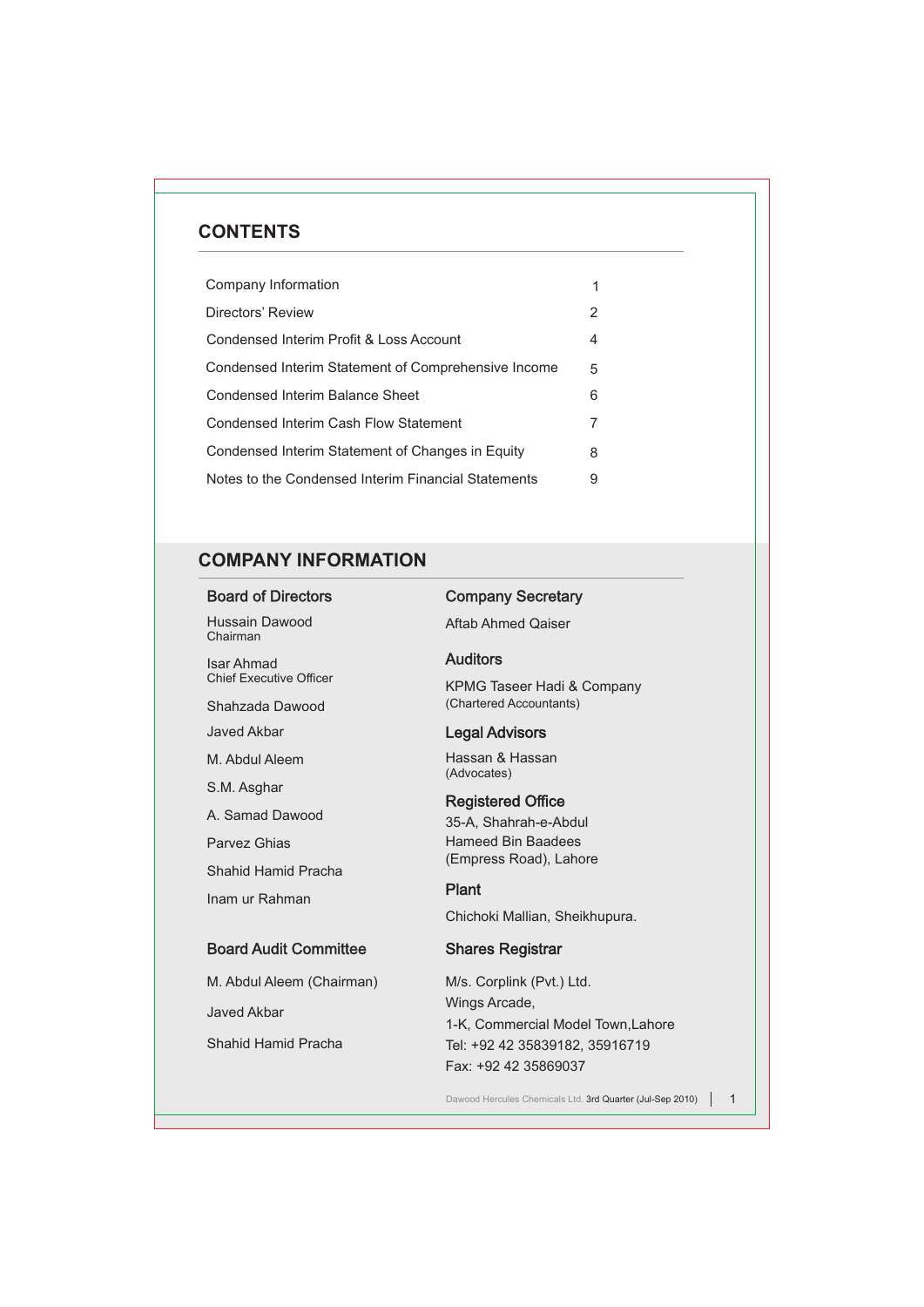# **DIRECTORS' REVIEW**

The Board of Directors is pleased to present the financial statements of the Company for the 3rd Quarter and the nine months ended 30th September 2010.

#### **1. Market Review**

The total urea offtake for the period of nine months to September 2010 at 4,157 k tons was 11% lower than that of the same period last year. The sales in the third Quarter were affected by wide spread floods and damage due to the cotton crop by CLCV. This decline in demand indicates a correction in the above normal growth of urea achieved in 2008 and 2009 as against the long term urea CAGR of around 4%. The total urea inventory at end September this year was 807 k tons against 178 k tons in 2009 at the same time.

The outlook for the next quarter is likely to improve if logistics and financial support is provided on a timely basis in the flood affected areas for sowing of rabi crops.

#### **2. Business Review**

#### **Sales**

The company achieved urea sales of 267 k tons for the nine months to September 2010 against 369 k tons in 2009 for the same period. This decline in sales was attributed to adverse market conditions and significant change in normal consumption pattern in the country during August and September due to floods and other factors. The management is taking necessary measures to significantly improve the sales in the last quarter.

#### **Plant Operations**

As reported in the previous Quarters report, urea production continues to suffer on account of the 20% gas curtailment which started in the last week of April this year. In addition, the plant remained shut for a total number of 9 days during the 3rd quarter due to gas supply stoppage. The curtailment period, originally announced to end on 31st July, has been extended upto 31st October 2010.

#### **Financial Performance**

The Company achieved a profit after tax of Rs. 2,177 million for the period of nine months ended 30th September 2010 as against a loss of Rs. (1,026) million for the same period last year. The main reason for loss in the corresponding period was the charge of Rs. 2,599 million to Income Statement of the Company pursuant to SRO 150(1) 2009 dated 13th February 2009 issued by the Security & Exchange Commission of Pakistan, being ¾ of the impairment loss in respect of SNGPL shares, based on 30th September 2009 market price. The profit includes share of income from associate of Rs. 1,627 million.

#### **Safety**

In line with the contract signed with DuPont in March this year, implementation of the milestones for upgradation of Company's safety systems to World Class Standards continues. The management is fully committed to achieving the targets as planned.

#### **3. Earnings Per Share**

Earnings per share for nine months ended 30th September 2010, including the share of income from associates, stood at Rs. 18.09 as compared to the loss of Rs. (8.53) per share for the same period last year.

### **4. 2nd Interim Cash Dividend**

The Board of Directors has approved 2nd interim cash dividend of Rs. 2.00 per share (20%) making a total payout of Rs. 4.00 per share (40%) to date for the year ending 31st December 2010, on a cumulative basis.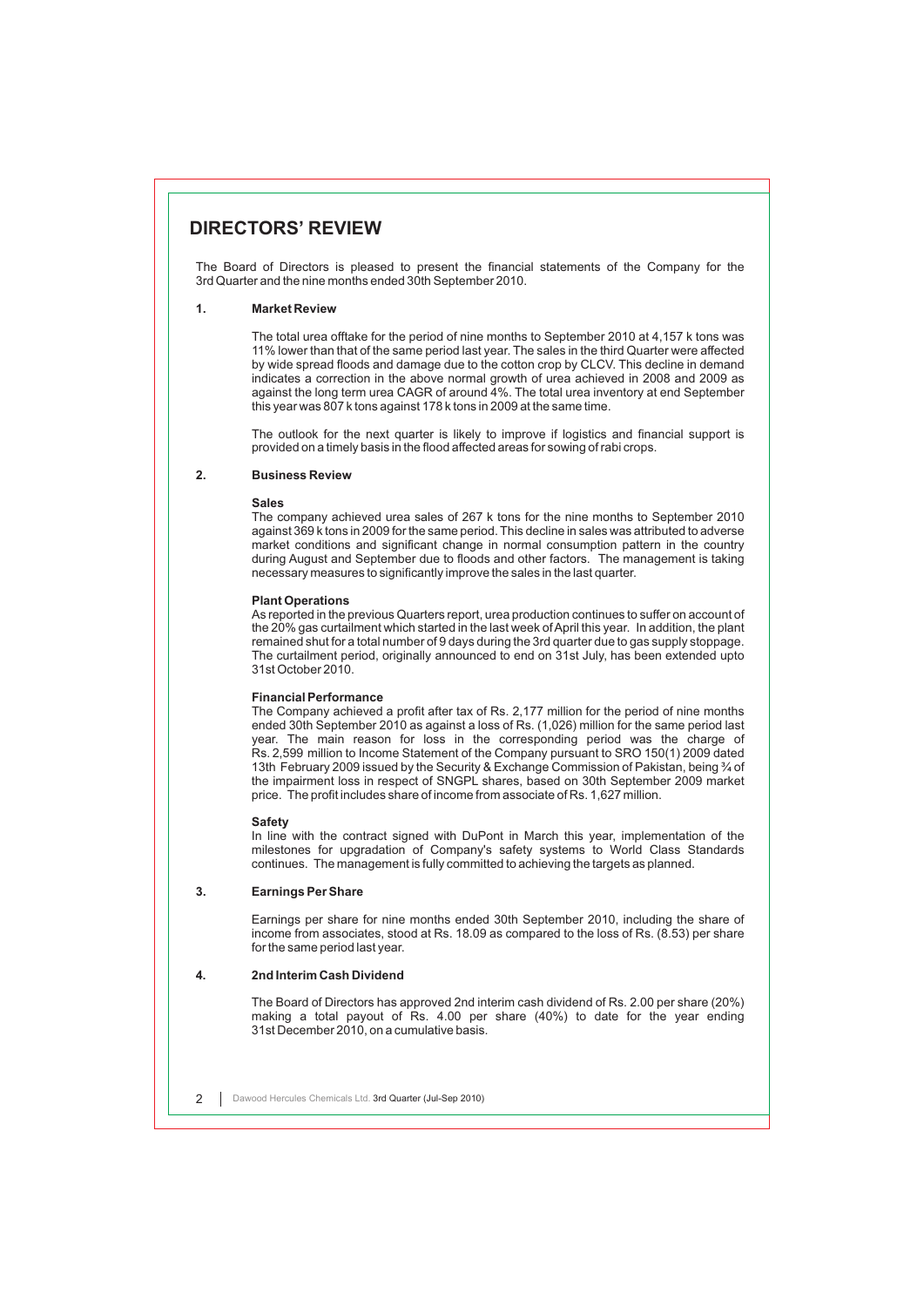#### **5. Future Prospects**

The continued gas curtailment, in particular for fertilizer plants based on Sui network, is having an adverse impact on the business. It is hoped that normal gas supply will be restored from 1st November 2010 to enable your Company to ensure normal production.

The management remains focused on making the plant as energy efficient as possible. The new Gas Turbine and Heat Recovery Steam Generator, commissioned this year, are helping to further improve plant efficiencies.

The process of de-merger of the fertilizer business of the company to its wholly owned subsidiary DH Fertilizers Limited, incorporated in August 2010, is progressing well and the petition for de-merger has been filed with the Lahore High Court in October 2010.

On behalf of the Board

Karachi October 27, 2010 Hussain Dawood Chairman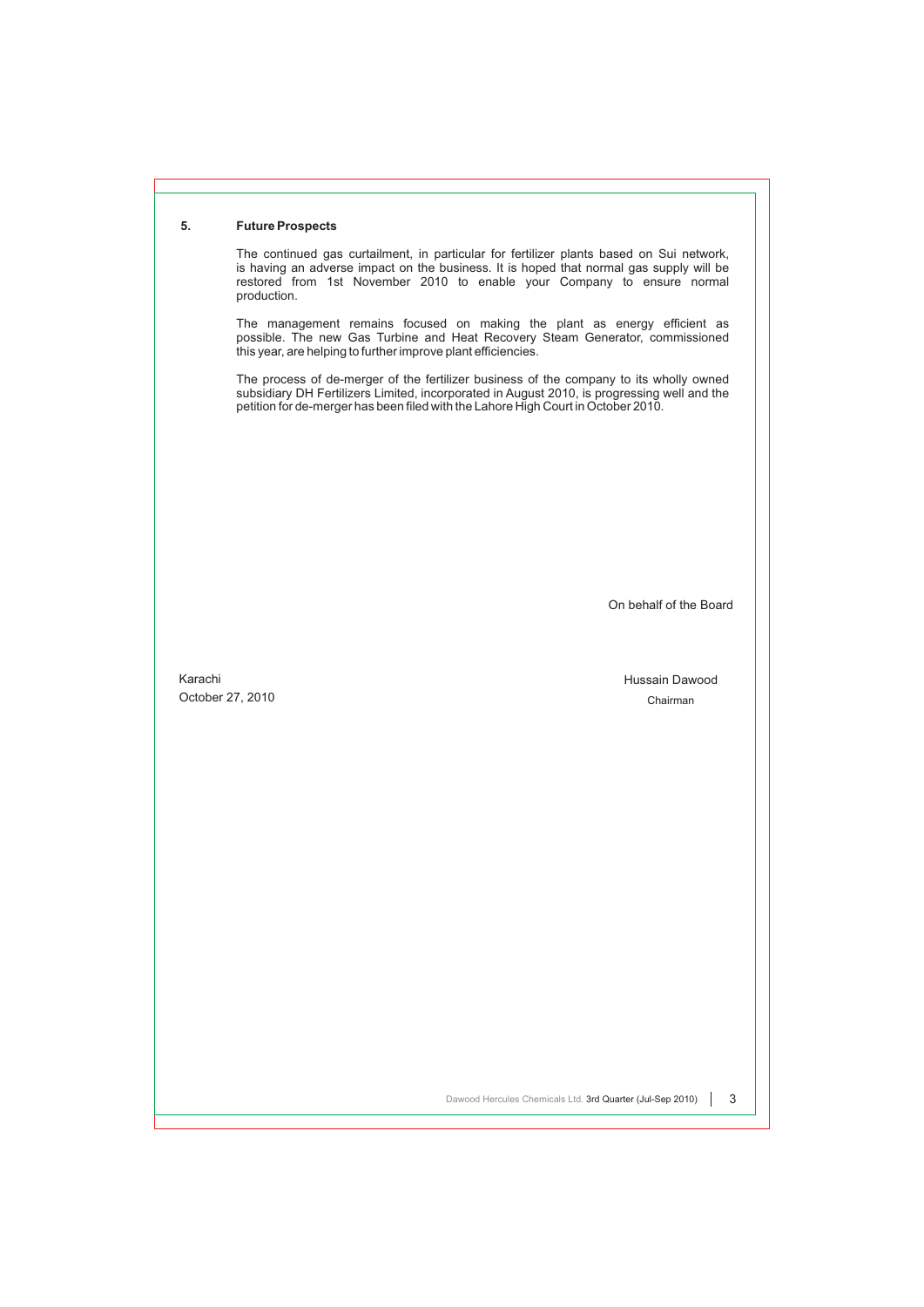## **Condensed Interim Profit and Loss Account (Un-audited) For the Quarter and Nine months ended 30 September 2010**

|                                              | <b>Quarter ended</b><br>30 September<br>2010<br>2009 |                      | 2010        | Nine months ended<br>30 September<br>2009 |  |
|----------------------------------------------|------------------------------------------------------|----------------------|-------------|-------------------------------------------|--|
|                                              |                                                      | (Rupees in thousand) |             | (Rupees in thousand)                      |  |
| <b>Continuing operation</b>                  |                                                      |                      |             |                                           |  |
| Sales - net                                  | 2,215,074                                            | 3,598,617            | 5,150,849   | 6,883,283                                 |  |
| Cost of sales                                | (1,340,533)                                          | (2,336,053)          | (3,058,609) | (4,259,476)                               |  |
| <b>Gross profit</b>                          | 874,721                                              | 1,262,564            | 2,092,240   | 2,623,807                                 |  |
| <b>Distribution expenses</b>                 | (65, 607)                                            | (145, 503)           | (171, 793)  | (233, 841)                                |  |
| Administrative expenses                      | (93, 236)                                            | (77, 365)            | (317, 289)  | (232, 682)                                |  |
| Other income                                 | 120,829                                              | 52,600               | 210,904     | 94,877                                    |  |
| Other expenses                               | (35, 101)                                            | (56,002)             | (67, 191)   | (103, 153)                                |  |
| Impairment on available for sale investments |                                                      | (1,062,780)          |             | (2,599,247)                               |  |
| Profit/ (loss) from operating activities     | 801,606                                              | (26, 486)            | 1,746,871   | (450, 239)                                |  |
| Finance costs                                | (236, 704)                                           | (245, 654)           | (696, 146)  | (706, 692)                                |  |
|                                              | 564,902                                              | (272, 140)           | 1.050.725   | (1, 156, 931)                             |  |
| Share of profit from associate               |                                                      |                      |             |                                           |  |
| (net of income tax)                          | 530,841                                              | 155,026              | 1,627,138   | 710,833                                   |  |
| Profit/(loss) before income tax              | 1,095,743                                            | (117, 114)           | 2,677,863   | (446,098)                                 |  |
| Income tax expense                           | (223, 300)                                           | (293, 700)           | (500, 900)  | (580,000)                                 |  |
| Profit/(loss) for the period                 | 872,443                                              | (410, 814)           | 2,176,963   | (1,026,098)                               |  |
| <b>Continuing operation</b>                  |                                                      |                      |             |                                           |  |
| Earnings per share - basic                   | 7.25                                                 | (3.41)               | 18.09       | (8.53)                                    |  |
| Earnings per share - diluted                 | 7.25                                                 | (3.41)               | 18.09       | (8.53)                                    |  |

Appropriations have been reflected in statement of changes in equity.

The annexed notes 1 to 16 form an integral part of these condensed interim financial information.

Karachi October 27, 2010

Isar Ahmad Chief Executive Officer

Hussain Dawood Chairman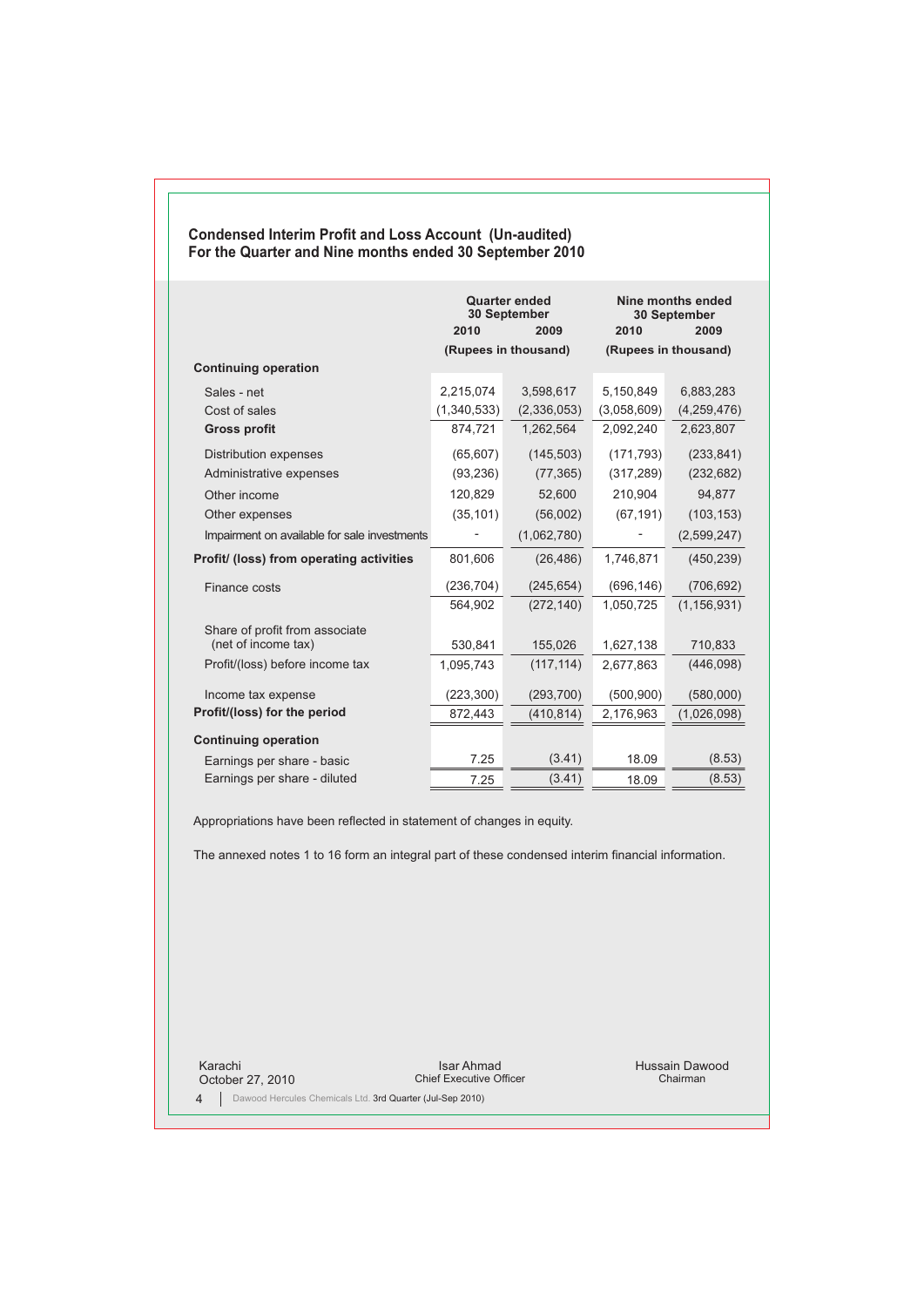|                                                                                                   | Quarter ended<br>30 September |                      |                      | Nine months ended<br>30 September |
|---------------------------------------------------------------------------------------------------|-------------------------------|----------------------|----------------------|-----------------------------------|
|                                                                                                   | 2010                          | 2009                 | 2010                 | 2009                              |
|                                                                                                   |                               | (Rupees in thousand) | (Rupees in thousand) |                                   |
| Profit/(Loss) for the period                                                                      | 872.443                       | (410, 814)           | 2.176.963            | (1,026,098)                       |
| Other comprehensive income<br>Adjustment arising from measurement to<br>fair value of investments | 196.699                       | 673.981              | 448.414              | 3,266,095                         |
| Total comprehensive income for the period                                                         | 1,069,142                     | 263,167              | 2,625,377            | 2,239,997                         |
|                                                                                                   |                               |                      |                      |                                   |

**Condensed Interim Statement of Comprehensive Income (Un-audited)**

**For the Quarter and Nine months ended 30 September 2010**

Appropriations have been reflected in statement of changes in equity.

The annexed notes 1 to 16 form an integral part of these condensed interim financial information.

Karachi October 27, 2010

Isar Ahmad Chief Executive Officer

Hussain Dawood Chairman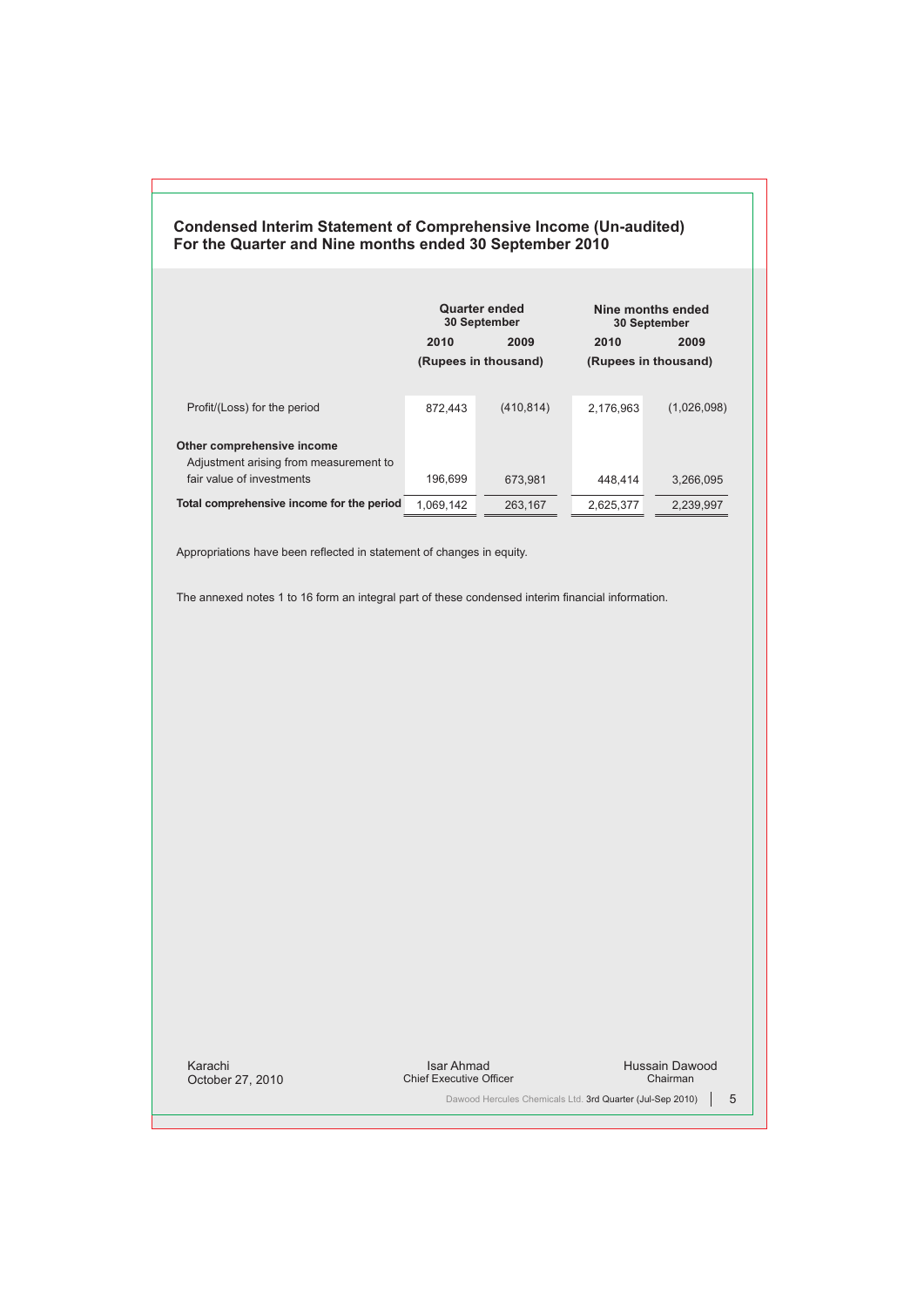| <b>LIABILITIES</b><br><b>Share capital and reserves</b><br>1,000,000,000 ordinary shares of Rs 10 each<br>Issued, subscribed and paid up capital<br>Revenue reserves<br>Fair value reserve on short term investments<br>Long term loans<br>Deferred taxation<br>Staff retirement and other service benefits<br>Short term financing - secured<br>Trade and other payables<br>Markup payable on secured loans<br>Provision for taxation<br>Property, plant and equipment<br>Capital work in progress<br>Stores, spares and loose tools<br>Stock in trade<br>Trade debts<br>Loans, advances, deposits, prepayments and other receivables<br>Advance income tax<br>Short term investments | <b>Note</b>     | 2010            | 30 September 31 December<br>2009 |
|----------------------------------------------------------------------------------------------------------------------------------------------------------------------------------------------------------------------------------------------------------------------------------------------------------------------------------------------------------------------------------------------------------------------------------------------------------------------------------------------------------------------------------------------------------------------------------------------------------------------------------------------------------------------------------------|-----------------|-----------------|----------------------------------|
| <b>Authorized capital</b><br><b>Non current liabilities</b><br><b>Current liabilities</b><br><b>Contingencies and commitments</b><br><b>ASSETS</b><br><b>Fixed capital expenditure</b><br>Investment in associate<br>Long term loans and advances<br><b>Current assets</b>                                                                                                                                                                                                                                                                                                                                                                                                             |                 |                 | (Rupees in thousand)             |
|                                                                                                                                                                                                                                                                                                                                                                                                                                                                                                                                                                                                                                                                                        |                 |                 |                                  |
|                                                                                                                                                                                                                                                                                                                                                                                                                                                                                                                                                                                                                                                                                        |                 | 10,000,000      | 10,000,000                       |
|                                                                                                                                                                                                                                                                                                                                                                                                                                                                                                                                                                                                                                                                                        |                 | 1,203,217       | 1,093,834                        |
|                                                                                                                                                                                                                                                                                                                                                                                                                                                                                                                                                                                                                                                                                        |                 | 20,502,447      | 18,784,894                       |
|                                                                                                                                                                                                                                                                                                                                                                                                                                                                                                                                                                                                                                                                                        |                 | 452,399         | 3,985                            |
|                                                                                                                                                                                                                                                                                                                                                                                                                                                                                                                                                                                                                                                                                        |                 | 22,158,063      | 19,882,713                       |
|                                                                                                                                                                                                                                                                                                                                                                                                                                                                                                                                                                                                                                                                                        | 6               | 5,902,500       | 6,302,500                        |
|                                                                                                                                                                                                                                                                                                                                                                                                                                                                                                                                                                                                                                                                                        |                 | 618,400         | 394,500                          |
|                                                                                                                                                                                                                                                                                                                                                                                                                                                                                                                                                                                                                                                                                        |                 | 40,818          | 44,595                           |
|                                                                                                                                                                                                                                                                                                                                                                                                                                                                                                                                                                                                                                                                                        |                 | 6,561,718       | 6,741,595                        |
|                                                                                                                                                                                                                                                                                                                                                                                                                                                                                                                                                                                                                                                                                        |                 |                 |                                  |
|                                                                                                                                                                                                                                                                                                                                                                                                                                                                                                                                                                                                                                                                                        | $\overline{7}$  | 1,162,618       | 1,196,604                        |
|                                                                                                                                                                                                                                                                                                                                                                                                                                                                                                                                                                                                                                                                                        |                 | 511,790         | 648,227                          |
|                                                                                                                                                                                                                                                                                                                                                                                                                                                                                                                                                                                                                                                                                        |                 | 55,165          | 280,268                          |
|                                                                                                                                                                                                                                                                                                                                                                                                                                                                                                                                                                                                                                                                                        |                 | 277,000         | 858,000                          |
|                                                                                                                                                                                                                                                                                                                                                                                                                                                                                                                                                                                                                                                                                        | 8               | 2,006,573       | 2,983,099                        |
|                                                                                                                                                                                                                                                                                                                                                                                                                                                                                                                                                                                                                                                                                        |                 | 30,726,354      | 29,607,407                       |
|                                                                                                                                                                                                                                                                                                                                                                                                                                                                                                                                                                                                                                                                                        |                 |                 |                                  |
|                                                                                                                                                                                                                                                                                                                                                                                                                                                                                                                                                                                                                                                                                        |                 |                 |                                  |
|                                                                                                                                                                                                                                                                                                                                                                                                                                                                                                                                                                                                                                                                                        | 9               | 1,921,491       | 1,340,588                        |
|                                                                                                                                                                                                                                                                                                                                                                                                                                                                                                                                                                                                                                                                                        |                 | 349,690         | 734,409                          |
|                                                                                                                                                                                                                                                                                                                                                                                                                                                                                                                                                                                                                                                                                        |                 | 2,271,181       | 2,074,997                        |
|                                                                                                                                                                                                                                                                                                                                                                                                                                                                                                                                                                                                                                                                                        | 10 <sup>1</sup> | 22,943,183      | 21,543,286                       |
|                                                                                                                                                                                                                                                                                                                                                                                                                                                                                                                                                                                                                                                                                        |                 | 1,067           | 2,423                            |
|                                                                                                                                                                                                                                                                                                                                                                                                                                                                                                                                                                                                                                                                                        |                 |                 |                                  |
|                                                                                                                                                                                                                                                                                                                                                                                                                                                                                                                                                                                                                                                                                        |                 | 1,107,252       | 1,303,297                        |
|                                                                                                                                                                                                                                                                                                                                                                                                                                                                                                                                                                                                                                                                                        |                 | 1,421,019       | 83,286                           |
|                                                                                                                                                                                                                                                                                                                                                                                                                                                                                                                                                                                                                                                                                        |                 | 6,029<br>83,348 | 10,028<br>92,723                 |
|                                                                                                                                                                                                                                                                                                                                                                                                                                                                                                                                                                                                                                                                                        |                 | 432,102         | 819,908                          |
|                                                                                                                                                                                                                                                                                                                                                                                                                                                                                                                                                                                                                                                                                        | 11              | 2,340,359       | 3,399,313                        |
| Cash and bank balances                                                                                                                                                                                                                                                                                                                                                                                                                                                                                                                                                                                                                                                                 |                 | 120,814         | 278,146                          |
|                                                                                                                                                                                                                                                                                                                                                                                                                                                                                                                                                                                                                                                                                        |                 | 5,510,923       | 5,986,701                        |
|                                                                                                                                                                                                                                                                                                                                                                                                                                                                                                                                                                                                                                                                                        |                 | 30,726,354      | 29,607,407                       |
| The annexed notes 1 to 16 form an integral part of these condensed interim financial information.                                                                                                                                                                                                                                                                                                                                                                                                                                                                                                                                                                                      |                 |                 |                                  |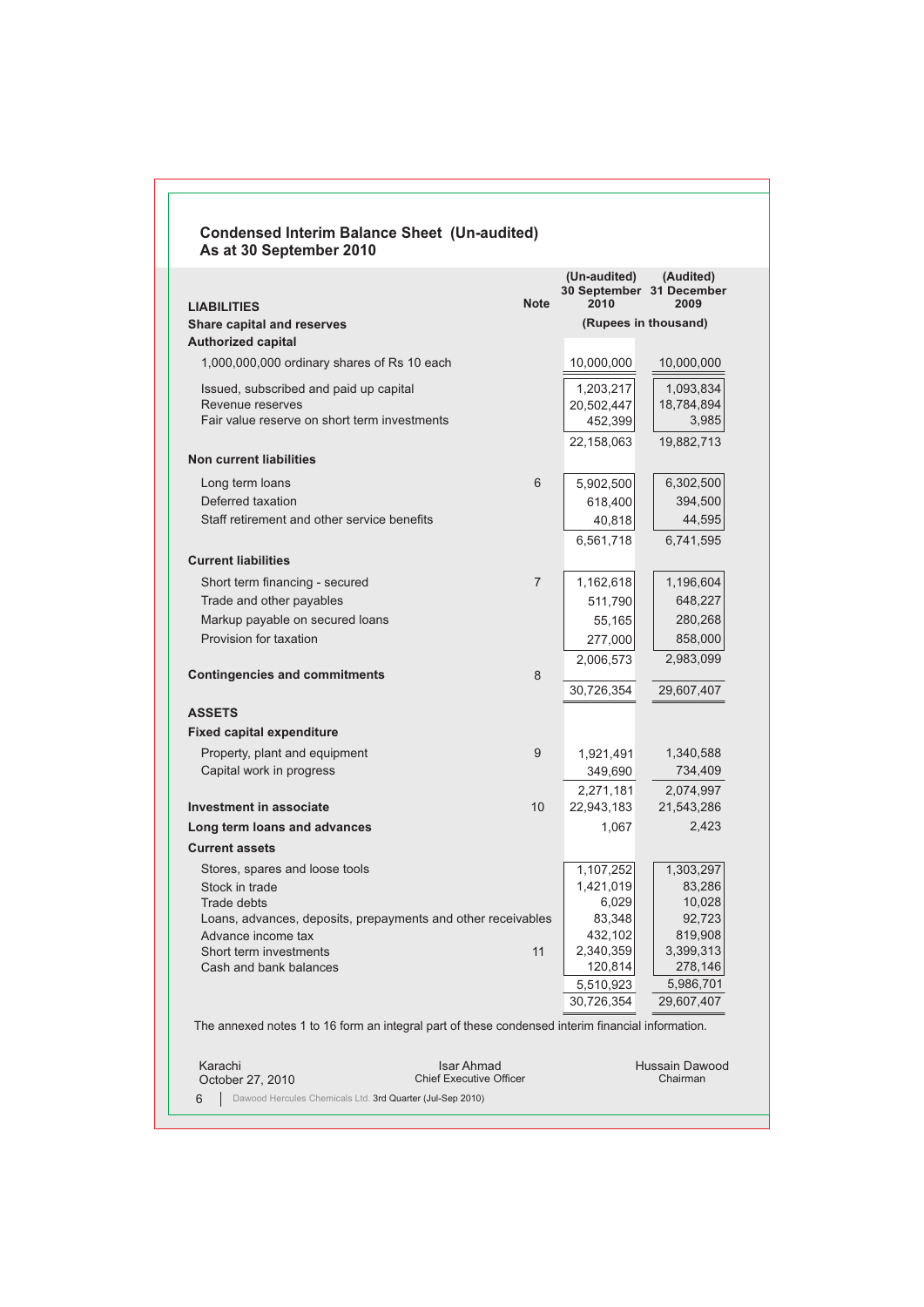| <b>Condensed Interim Cash Flow Statement (Un-audited)</b><br>For the Nine months ended 30 September 2010<br>Nine months ended<br>30 September 30 September<br>2010<br>2009<br><b>Note</b><br>(Rupees in thousand)<br>Cash generated from operations<br>12<br>469,974<br>2,704,760<br>Finance cost paid<br>(921, 250)<br>(937, 986)<br>Taxes paid<br>(470, 194)<br>(402, 151)<br>Staff retirement and other service benefits paid<br>(15, 788)<br>(11, 874)<br>Long term loans and advances<br>(1,053)<br>1,356<br>1,351,696<br>Net cash (used in)/generated from operating activities<br>(935, 902)<br><b>Cash flow from investing activities</b><br>(361, 116)<br>(738, 486)<br>Fixed capital expenditure<br>Proceeds from sale of fixed assets<br>17,914<br>6,305<br>Profit on time deposits<br>27,072<br>54,985<br>1,666,395<br>554,030<br>Proceeds from disposal of available for sale investments<br>Investment in associated company<br>(1,623,148)<br>(985, 445)<br>Short term investments at fair value through profit or loss<br>(20,000)<br>389,556<br>227,241<br>Dividend received<br>Net cash generated/(used in) from investing activities<br>(2,342,203)<br>1,557,506<br><b>Cash flow from financing activities</b><br>(33, 985)<br>1,840,816<br>Short term financing<br>(400,000)<br>Long term loans<br>Dividends paid<br>(344, 951)<br>(327, 082)<br>Net cash (used in)/generated from financing activities<br>(778, 936)<br>1,513,734<br>(157, 332)<br>Net (decrease) in cash and cash equivalents<br>523,227<br>278,146<br>Cash and cash equivalents at the beginning of period<br>933,938<br>120,814<br>Cash and cash equivalents at the end of period<br>1,457,165 |  |  |  |  |  |
|----------------------------------------------------------------------------------------------------------------------------------------------------------------------------------------------------------------------------------------------------------------------------------------------------------------------------------------------------------------------------------------------------------------------------------------------------------------------------------------------------------------------------------------------------------------------------------------------------------------------------------------------------------------------------------------------------------------------------------------------------------------------------------------------------------------------------------------------------------------------------------------------------------------------------------------------------------------------------------------------------------------------------------------------------------------------------------------------------------------------------------------------------------------------------------------------------------------------------------------------------------------------------------------------------------------------------------------------------------------------------------------------------------------------------------------------------------------------------------------------------------------------------------------------------------------------------------------------------------------------------------------------------------------------------------------|--|--|--|--|--|
|                                                                                                                                                                                                                                                                                                                                                                                                                                                                                                                                                                                                                                                                                                                                                                                                                                                                                                                                                                                                                                                                                                                                                                                                                                                                                                                                                                                                                                                                                                                                                                                                                                                                                        |  |  |  |  |  |
|                                                                                                                                                                                                                                                                                                                                                                                                                                                                                                                                                                                                                                                                                                                                                                                                                                                                                                                                                                                                                                                                                                                                                                                                                                                                                                                                                                                                                                                                                                                                                                                                                                                                                        |  |  |  |  |  |
|                                                                                                                                                                                                                                                                                                                                                                                                                                                                                                                                                                                                                                                                                                                                                                                                                                                                                                                                                                                                                                                                                                                                                                                                                                                                                                                                                                                                                                                                                                                                                                                                                                                                                        |  |  |  |  |  |
|                                                                                                                                                                                                                                                                                                                                                                                                                                                                                                                                                                                                                                                                                                                                                                                                                                                                                                                                                                                                                                                                                                                                                                                                                                                                                                                                                                                                                                                                                                                                                                                                                                                                                        |  |  |  |  |  |
|                                                                                                                                                                                                                                                                                                                                                                                                                                                                                                                                                                                                                                                                                                                                                                                                                                                                                                                                                                                                                                                                                                                                                                                                                                                                                                                                                                                                                                                                                                                                                                                                                                                                                        |  |  |  |  |  |
|                                                                                                                                                                                                                                                                                                                                                                                                                                                                                                                                                                                                                                                                                                                                                                                                                                                                                                                                                                                                                                                                                                                                                                                                                                                                                                                                                                                                                                                                                                                                                                                                                                                                                        |  |  |  |  |  |
|                                                                                                                                                                                                                                                                                                                                                                                                                                                                                                                                                                                                                                                                                                                                                                                                                                                                                                                                                                                                                                                                                                                                                                                                                                                                                                                                                                                                                                                                                                                                                                                                                                                                                        |  |  |  |  |  |
|                                                                                                                                                                                                                                                                                                                                                                                                                                                                                                                                                                                                                                                                                                                                                                                                                                                                                                                                                                                                                                                                                                                                                                                                                                                                                                                                                                                                                                                                                                                                                                                                                                                                                        |  |  |  |  |  |
|                                                                                                                                                                                                                                                                                                                                                                                                                                                                                                                                                                                                                                                                                                                                                                                                                                                                                                                                                                                                                                                                                                                                                                                                                                                                                                                                                                                                                                                                                                                                                                                                                                                                                        |  |  |  |  |  |
|                                                                                                                                                                                                                                                                                                                                                                                                                                                                                                                                                                                                                                                                                                                                                                                                                                                                                                                                                                                                                                                                                                                                                                                                                                                                                                                                                                                                                                                                                                                                                                                                                                                                                        |  |  |  |  |  |
|                                                                                                                                                                                                                                                                                                                                                                                                                                                                                                                                                                                                                                                                                                                                                                                                                                                                                                                                                                                                                                                                                                                                                                                                                                                                                                                                                                                                                                                                                                                                                                                                                                                                                        |  |  |  |  |  |
|                                                                                                                                                                                                                                                                                                                                                                                                                                                                                                                                                                                                                                                                                                                                                                                                                                                                                                                                                                                                                                                                                                                                                                                                                                                                                                                                                                                                                                                                                                                                                                                                                                                                                        |  |  |  |  |  |
|                                                                                                                                                                                                                                                                                                                                                                                                                                                                                                                                                                                                                                                                                                                                                                                                                                                                                                                                                                                                                                                                                                                                                                                                                                                                                                                                                                                                                                                                                                                                                                                                                                                                                        |  |  |  |  |  |
|                                                                                                                                                                                                                                                                                                                                                                                                                                                                                                                                                                                                                                                                                                                                                                                                                                                                                                                                                                                                                                                                                                                                                                                                                                                                                                                                                                                                                                                                                                                                                                                                                                                                                        |  |  |  |  |  |
|                                                                                                                                                                                                                                                                                                                                                                                                                                                                                                                                                                                                                                                                                                                                                                                                                                                                                                                                                                                                                                                                                                                                                                                                                                                                                                                                                                                                                                                                                                                                                                                                                                                                                        |  |  |  |  |  |
|                                                                                                                                                                                                                                                                                                                                                                                                                                                                                                                                                                                                                                                                                                                                                                                                                                                                                                                                                                                                                                                                                                                                                                                                                                                                                                                                                                                                                                                                                                                                                                                                                                                                                        |  |  |  |  |  |
|                                                                                                                                                                                                                                                                                                                                                                                                                                                                                                                                                                                                                                                                                                                                                                                                                                                                                                                                                                                                                                                                                                                                                                                                                                                                                                                                                                                                                                                                                                                                                                                                                                                                                        |  |  |  |  |  |
|                                                                                                                                                                                                                                                                                                                                                                                                                                                                                                                                                                                                                                                                                                                                                                                                                                                                                                                                                                                                                                                                                                                                                                                                                                                                                                                                                                                                                                                                                                                                                                                                                                                                                        |  |  |  |  |  |
|                                                                                                                                                                                                                                                                                                                                                                                                                                                                                                                                                                                                                                                                                                                                                                                                                                                                                                                                                                                                                                                                                                                                                                                                                                                                                                                                                                                                                                                                                                                                                                                                                                                                                        |  |  |  |  |  |
|                                                                                                                                                                                                                                                                                                                                                                                                                                                                                                                                                                                                                                                                                                                                                                                                                                                                                                                                                                                                                                                                                                                                                                                                                                                                                                                                                                                                                                                                                                                                                                                                                                                                                        |  |  |  |  |  |
|                                                                                                                                                                                                                                                                                                                                                                                                                                                                                                                                                                                                                                                                                                                                                                                                                                                                                                                                                                                                                                                                                                                                                                                                                                                                                                                                                                                                                                                                                                                                                                                                                                                                                        |  |  |  |  |  |
|                                                                                                                                                                                                                                                                                                                                                                                                                                                                                                                                                                                                                                                                                                                                                                                                                                                                                                                                                                                                                                                                                                                                                                                                                                                                                                                                                                                                                                                                                                                                                                                                                                                                                        |  |  |  |  |  |
|                                                                                                                                                                                                                                                                                                                                                                                                                                                                                                                                                                                                                                                                                                                                                                                                                                                                                                                                                                                                                                                                                                                                                                                                                                                                                                                                                                                                                                                                                                                                                                                                                                                                                        |  |  |  |  |  |
|                                                                                                                                                                                                                                                                                                                                                                                                                                                                                                                                                                                                                                                                                                                                                                                                                                                                                                                                                                                                                                                                                                                                                                                                                                                                                                                                                                                                                                                                                                                                                                                                                                                                                        |  |  |  |  |  |
|                                                                                                                                                                                                                                                                                                                                                                                                                                                                                                                                                                                                                                                                                                                                                                                                                                                                                                                                                                                                                                                                                                                                                                                                                                                                                                                                                                                                                                                                                                                                                                                                                                                                                        |  |  |  |  |  |
|                                                                                                                                                                                                                                                                                                                                                                                                                                                                                                                                                                                                                                                                                                                                                                                                                                                                                                                                                                                                                                                                                                                                                                                                                                                                                                                                                                                                                                                                                                                                                                                                                                                                                        |  |  |  |  |  |
|                                                                                                                                                                                                                                                                                                                                                                                                                                                                                                                                                                                                                                                                                                                                                                                                                                                                                                                                                                                                                                                                                                                                                                                                                                                                                                                                                                                                                                                                                                                                                                                                                                                                                        |  |  |  |  |  |
|                                                                                                                                                                                                                                                                                                                                                                                                                                                                                                                                                                                                                                                                                                                                                                                                                                                                                                                                                                                                                                                                                                                                                                                                                                                                                                                                                                                                                                                                                                                                                                                                                                                                                        |  |  |  |  |  |
|                                                                                                                                                                                                                                                                                                                                                                                                                                                                                                                                                                                                                                                                                                                                                                                                                                                                                                                                                                                                                                                                                                                                                                                                                                                                                                                                                                                                                                                                                                                                                                                                                                                                                        |  |  |  |  |  |

 $\epsilon$ The annexed notes 1 to 16 form an integral part of these condensed interim financial information.

Karachi October 27, 2010

Isar Ahmad Chief Executive Officer

Hussain Dawood Chairman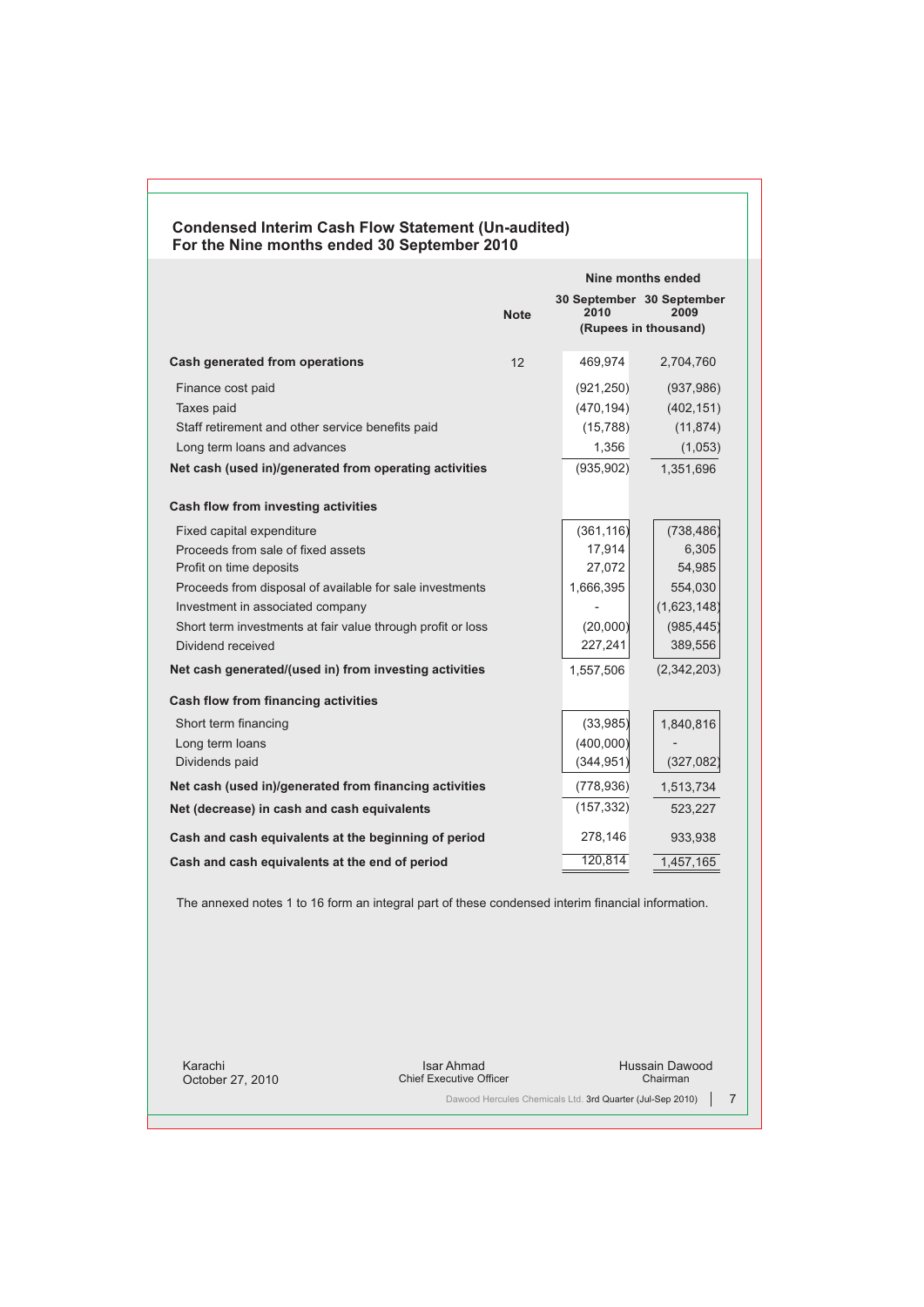|                                                                                                   | <b>Share</b><br>Capital    | General                  | <b>Revenue Reserves</b><br><b>Unappropriated</b> |                | <b>Fair Value</b>        | Total      |
|---------------------------------------------------------------------------------------------------|----------------------------|--------------------------|--------------------------------------------------|----------------|--------------------------|------------|
|                                                                                                   | Total<br>Profit<br>reserve |                          |                                                  | <b>Reserve</b> |                          |            |
|                                                                                                   |                            |                          | (Rupees in thousand)                             |                |                          |            |
| Balance as at 01 January 2009                                                                     | 1.093.834                  | 700.000                  | 19.715.396                                       | 20.415.396     | (4, 126, 574)            | 17,382,656 |
| Total comprehensive income for the period                                                         | $\overline{\phantom{a}}$   | $\overline{\phantom{a}}$ | (1,026,098)                                      | (1,026,098)    | 3,266,095                | 2,239,997  |
|                                                                                                   | 1,093,834                  | 700,000                  | 18,689,298                                       | 19,389,298     | (860, 479)               | 19,622,653 |
| Final dividend $@$ 15% for the year ended<br>31 December 2008                                     |                            |                          | (164, 075)                                       | (164, 075)     |                          | (164, 075) |
| 1st interim cash dividend @ 15% for the year<br>ended December 2009                               |                            |                          | (164, 075)                                       | (164, 075)     | $\overline{a}$           | (164, 075) |
|                                                                                                   | l,                         |                          | (328, 150)                                       | (328, 150)     |                          | (328, 150) |
| Balance as at 30 September 2009                                                                   | 1,093,834                  | 700,000                  | 18,361,148                                       | 19,061,148     | (860, 479)               | 19,294,503 |
| Balance as at 01 January 2010                                                                     | 1,093,834                  | 700,000                  | 18,084,894                                       | 18,784,894     | 3,985                    | 19,882,713 |
| Total comprehensive income for the period                                                         |                            |                          | 2,176,963                                        | 2,176,963      | 448,414                  | 2,625,377  |
|                                                                                                   | 1.093.834                  | 700,000                  | 20,261,857                                       | 20,961,857     | 452,399                  | 22,508,090 |
| Final cash dividend $@$ 10% for the year<br>ended 31 December 2009                                | $\overline{\phantom{a}}$   |                          | (109, 383)                                       | (109, 383)     | $\overline{\phantom{a}}$ | (109, 383) |
| Final stock dividend $@$ 10% for the year<br>ended 31 December 2009                               | 109.383                    |                          | (109, 383)                                       | (109, 383)     |                          |            |
| Interim cash dividend @ 20% for the year<br>ending 31 December 2010                               |                            |                          | (240, 644)                                       | (240, 644)     |                          | (240, 644) |
|                                                                                                   | 109,383                    |                          | (459, 410)                                       | (459, 410)     |                          | (350, 027) |
| Balance as at 30 September 2010                                                                   | 1.203.217                  | 700.000                  | 19.802.447                                       | 20.502.447     | 452.399                  | 22,158,063 |
| The annexed notes 1 to 16 form an integral part of these condensed interim financial information. |                            |                          |                                                  |                |                          |            |

## **Condensed Interim Statement of Changes in Equity (Un-audited) For the Nine months ended 30 September 2010**

Karachi October 27, 2010

Isar Ahmad Chief Executive Officer

Hussain Dawood Chairman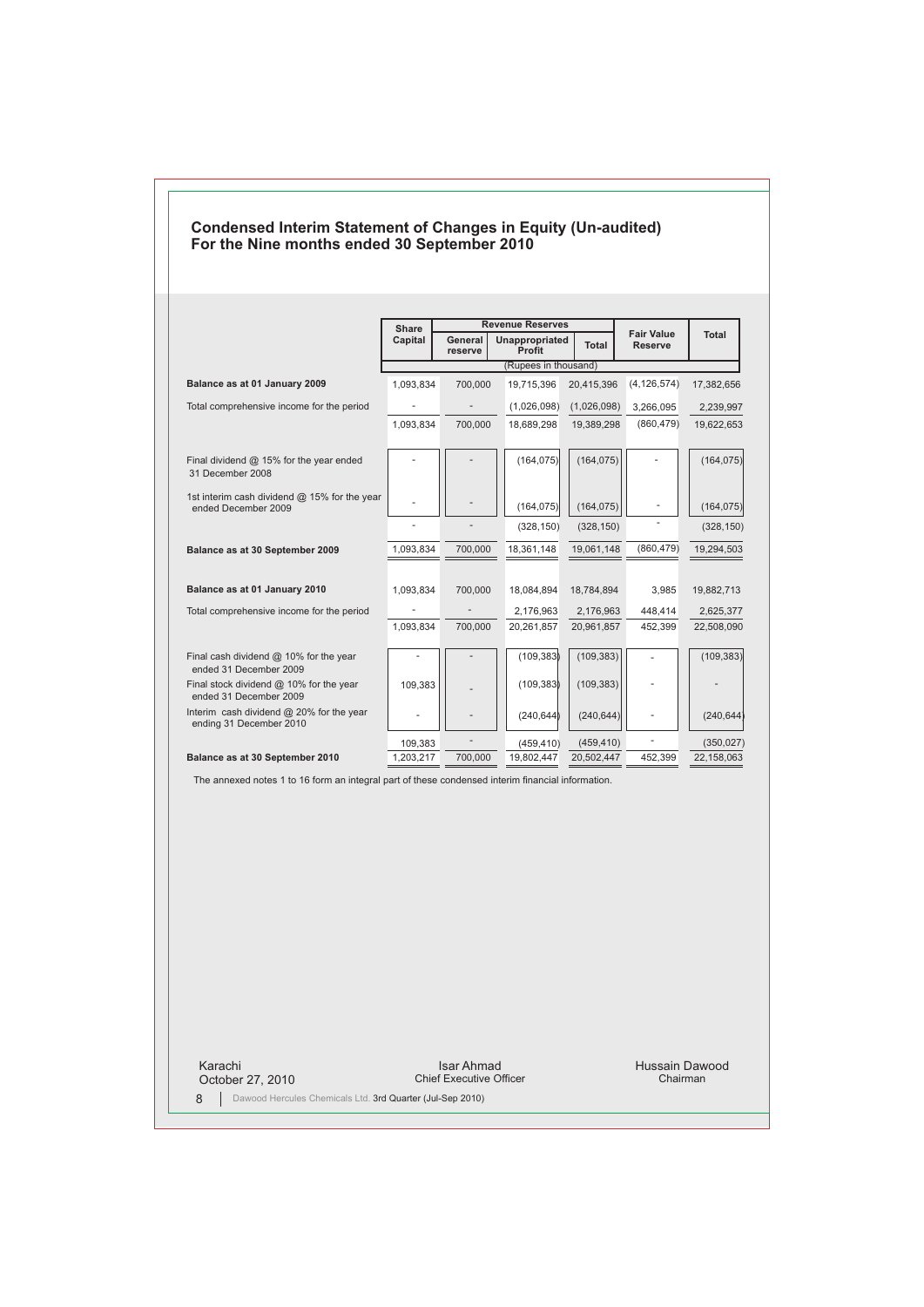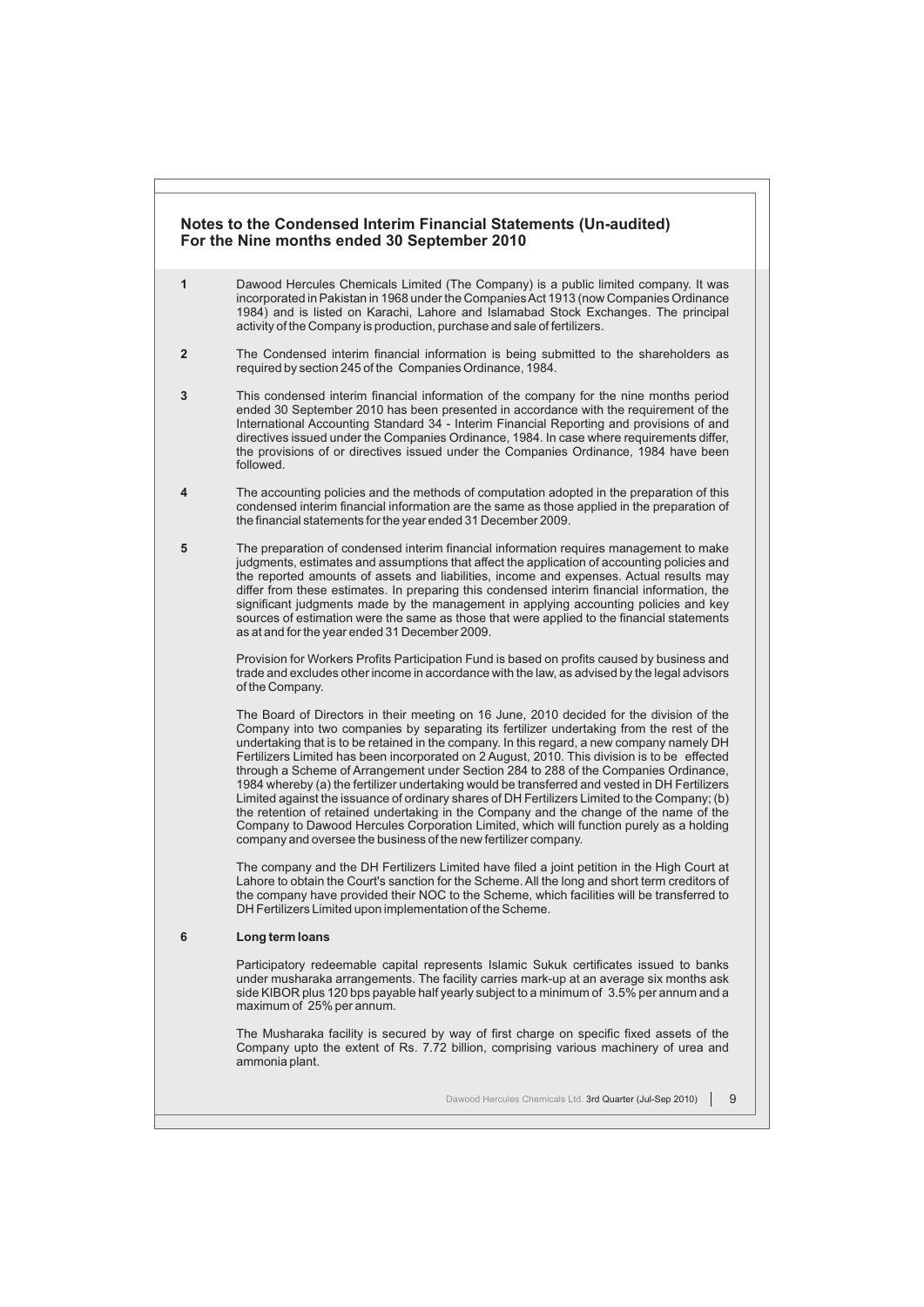|                 | The principal is payable according to the following schedule:                                                                                                                                                                                                                                                                                                                                       |             |               |                                  |
|-----------------|-----------------------------------------------------------------------------------------------------------------------------------------------------------------------------------------------------------------------------------------------------------------------------------------------------------------------------------------------------------------------------------------------------|-------------|---------------|----------------------------------|
|                 | <b>Repayment</b>                                                                                                                                                                                                                                                                                                                                                                                    |             |               | (Rupees in thousand)             |
|                 | First tranche due on 17 September 2011                                                                                                                                                                                                                                                                                                                                                              |             |               | 702,500                          |
|                 | Second tranche due on 18 March 2012                                                                                                                                                                                                                                                                                                                                                                 |             |               | 2,600,000                        |
|                 | Third tranche due on 18 September 2012                                                                                                                                                                                                                                                                                                                                                              |             |               | 2,600,000                        |
|                 |                                                                                                                                                                                                                                                                                                                                                                                                     |             |               | 5,902,500                        |
|                 |                                                                                                                                                                                                                                                                                                                                                                                                     |             | (Un-audited)  | (Audited)                        |
|                 |                                                                                                                                                                                                                                                                                                                                                                                                     |             |               | 30 September 31 December         |
|                 |                                                                                                                                                                                                                                                                                                                                                                                                     | <b>Note</b> | 2010          | 2009                             |
| $\overline{7}$  | Short term financing - secured                                                                                                                                                                                                                                                                                                                                                                      |             |               | (Rupees in thousand)             |
|                 | Running finance facility                                                                                                                                                                                                                                                                                                                                                                            | 7.1         | 375,296       | 122,325                          |
|                 | Facility against Letters of Credit                                                                                                                                                                                                                                                                                                                                                                  | 7.2         | 787,322<br>÷. | $\overline{\phantom{a}}$         |
|                 | Murabaha finance facility<br>Murabaha finance facility                                                                                                                                                                                                                                                                                                                                              |             |               | 400,000<br>674,279               |
|                 |                                                                                                                                                                                                                                                                                                                                                                                                     |             | 1,162,618     | 1,196,604                        |
|                 | 7.1 Running finance facility                                                                                                                                                                                                                                                                                                                                                                        |             |               |                                  |
|                 |                                                                                                                                                                                                                                                                                                                                                                                                     |             |               |                                  |
|                 | This represents utilized portion of short term running finance facilities available from<br>various financial institutions under markup arrangements. The facilities aggregate to<br>Rs. 1,148 million expiring latest by 31 March 2011 and carry markup ranging from<br>1 to 3 months KIBOR plus 75 bps to 150 bps p.a. The facilities are secured against<br>pledge of shares held as investment. |             |               |                                  |
|                 | 7.2 Facility against Letters of Credit                                                                                                                                                                                                                                                                                                                                                              |             |               |                                  |
|                 | This represents utilized portion of facility against letters of credit from Habib<br>Metropolitan Bank Limited under markup arrangements. The facility aggregates to<br>Rs. 1,500 million expiring latest by 31 March 2011 and carries markup at 3 months<br>KIBOR plus 50 bps p.a. The facility is secured against pledge of shares held as<br>investment.                                         |             |               |                                  |
| 8               | <b>Contingencies and commitments</b>                                                                                                                                                                                                                                                                                                                                                                |             |               |                                  |
|                 | There is no material change in the state of contingencies since the last audited published<br>financial statements for the year ended 31 December 2009.                                                                                                                                                                                                                                             |             |               |                                  |
|                 | Commitments of the Company as at 30 September 2010 were Rs. 56 million (2009: Rs 159)<br>million) in respect of stores and spares and services. There were no commitments<br>(2009: Rs. 254 million) in respect of contracts for capital expenditure.                                                                                                                                               |             |               |                                  |
| 9               | Property, plant and equipment                                                                                                                                                                                                                                                                                                                                                                       |             | (Un-audited)  | (Audited)                        |
|                 |                                                                                                                                                                                                                                                                                                                                                                                                     | <b>Note</b> | 2010          | 30 September 31 December<br>2009 |
|                 |                                                                                                                                                                                                                                                                                                                                                                                                     |             |               | (Rupees in thousand)             |
|                 | Opening net book value                                                                                                                                                                                                                                                                                                                                                                              |             | 1,340,588     | 1,328,780                        |
|                 | Additions during the period                                                                                                                                                                                                                                                                                                                                                                         | 9.1         | 745,834       | 166,319                          |
|                 | Assets disposed off during the period                                                                                                                                                                                                                                                                                                                                                               |             | (27, 212)     | (14, 032)                        |
|                 |                                                                                                                                                                                                                                                                                                                                                                                                     |             | 2,059,210     | 1,481,067                        |
|                 | Depreciation charged during the period                                                                                                                                                                                                                                                                                                                                                              |             | (155, 693)    | (149, 784)                       |
|                 | Depreciation on assets disposed off during the period                                                                                                                                                                                                                                                                                                                                               |             | 17,974        | 9,305                            |
|                 |                                                                                                                                                                                                                                                                                                                                                                                                     |             | 1,921,491     | 1,340,588                        |
|                 | Dawood Hercules Chemicals Ltd. 3rd Quarter (Jul-Sep 2010)                                                                                                                                                                                                                                                                                                                                           |             |               |                                  |
| 10 <sup>°</sup> |                                                                                                                                                                                                                                                                                                                                                                                                     |             |               |                                  |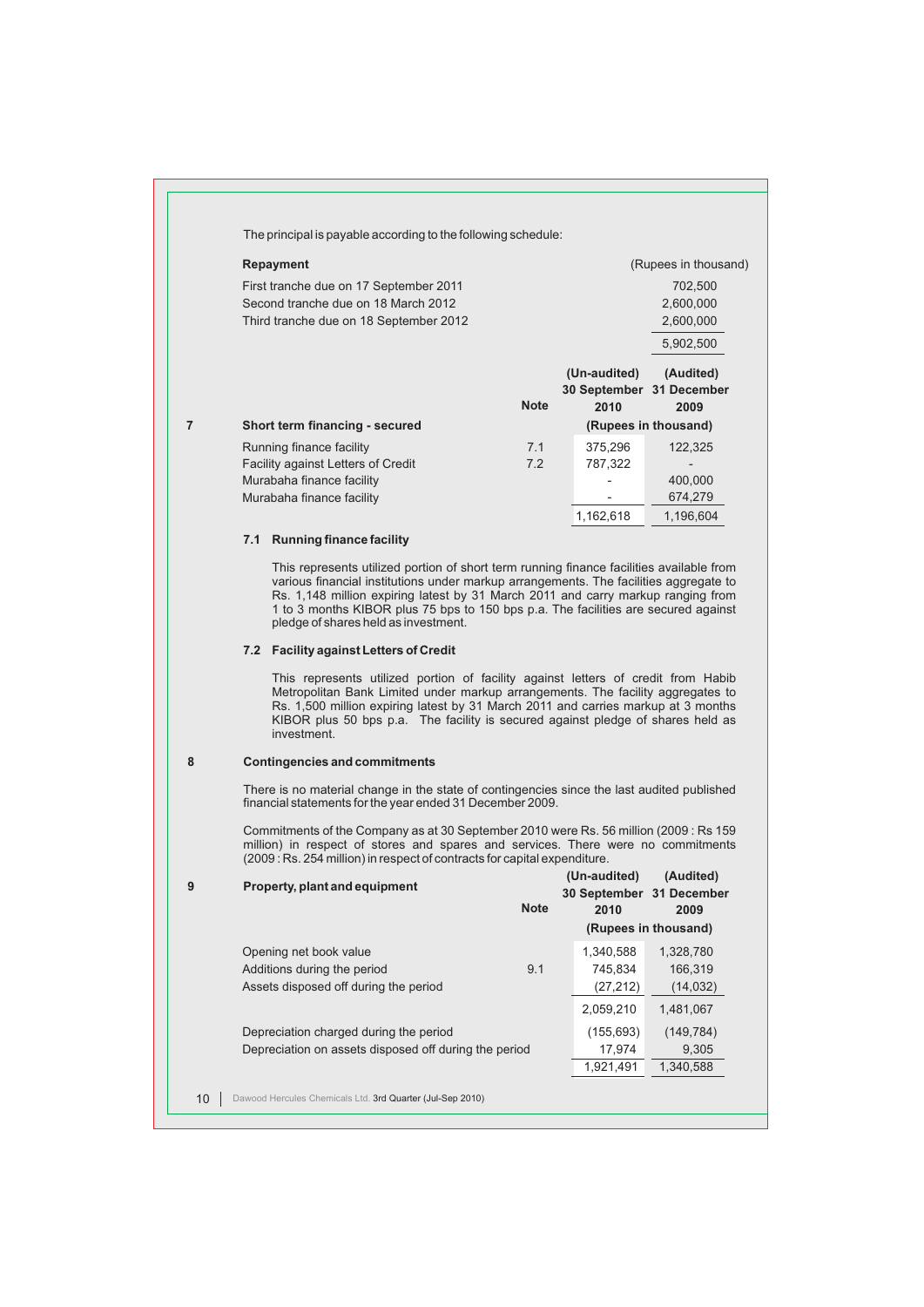|    | 9.1  | The following additions to fixed assets have been made during the nine months<br>ended 30 September 2010.<br><b>Note</b>                                                                            | (Un-audited)             | (Audited)<br>30 September 31 December |
|----|------|-----------------------------------------------------------------------------------------------------------------------------------------------------------------------------------------------------|--------------------------|---------------------------------------|
|    |      |                                                                                                                                                                                                     | 2010                     | 2009<br>(Rupees in thousand)          |
|    |      | Plant and machinery                                                                                                                                                                                 | 705,028                  | 61,153                                |
|    |      | Furniture, fittings and equipments                                                                                                                                                                  | 9,688                    | 15,575                                |
|    |      | Data processing equipment                                                                                                                                                                           | 7,609                    | 11,673                                |
|    |      | Motor vehicles                                                                                                                                                                                      | 23,509                   | 77,918                                |
|    |      |                                                                                                                                                                                                     | 745,834                  | 166,319                               |
| 10 |      | <b>Investment in associate</b>                                                                                                                                                                      |                          |                                       |
|    |      | <b>Engro Corporation Limited</b>                                                                                                                                                                    |                          |                                       |
|    |      | Cost of 113,620,371 (2009: 81,157,408) ordinary<br>10.1<br>shares of Rs. 10 each                                                                                                                    | 21,543,286               | 19,205,628                            |
|    |      | Percentage of equity held - 38.13% (2009: 38.13%)                                                                                                                                                   |                          |                                       |
|    |      | Cost of right Nil (2009: 32,462,963) shares purchased<br>during the period                                                                                                                          |                          | 1,623,148                             |
|    |      | Bonus shares issued during the period 11,362,037 (2009: Nil)                                                                                                                                        |                          |                                       |
|    |      | Share of post acquisition profit                                                                                                                                                                    | 1,627,138                | 1,331,306                             |
|    |      | Less: Dividend received during the period                                                                                                                                                           | (227, 241)               | (616, 796)                            |
|    |      | Carrying value of 124,982,408 (2009: 113,620,371) shares<br>at the end of the period                                                                                                                | 22.943.183               | 21,543,286                            |
|    |      | 1st October 2009 to 30 June 2010 have been used for the purpose of application of<br>equity method due to non availability of financial information for the Nine months<br>ended 30 September 2010. | (Un-audited)             | (Audited)                             |
|    |      |                                                                                                                                                                                                     |                          | 30 September 31 December              |
| 11 |      | <b>Note</b><br><b>Short term investment</b>                                                                                                                                                         | 2010                     | 2009<br>(Rupees in thousand)          |
|    |      | Available for sale<br>11.1                                                                                                                                                                          | 2,322,427                | 2,505,426                             |
|    |      | Financial assets at fair value through profit and loss account 11.2                                                                                                                                 | 17,932                   | 893,887                               |
|    | 11.1 | <b>Available for sale</b>                                                                                                                                                                           | 2,340,359                | 3,399,313                             |
|    |      |                                                                                                                                                                                                     |                          |                                       |
|    |      | These comprise of fully paid ordinary shares of<br>the following companies:                                                                                                                         |                          |                                       |
|    |      | Related parties - quoted                                                                                                                                                                            |                          |                                       |
|    |      | <b>Sui Northern Gas Pipelines Limited</b>                                                                                                                                                           |                          |                                       |
|    |      | Opening cost of 100,442,350 (2009: 100,442,350)<br>ordinary shares of Rs. 10 each                                                                                                                   |                          | 6,282,067                             |
|    |      | Impairment loss recognized in profit and loss                                                                                                                                                       | 6,282,067<br>(3,791,096) | (3,791,096)                           |
|    |      | Cost of $25,460,195$ (2009 : Nil) shares disposed off<br>during the period                                                                                                                          | 2,490,971<br>(631, 413)  | 2,490,971                             |
|    |      | Percentage of equity held 13.66% (2009 : 18.29%)                                                                                                                                                    |                          |                                       |
|    |      | Adjustment arising from measurement to fair value                                                                                                                                                   | 454,392                  |                                       |
|    |      | Closing carrying cost of 74,982,155 (2009:100,442,350)<br>shares of Rs. 10 each                                                                                                                     | 2,313,950                | 2,490,971                             |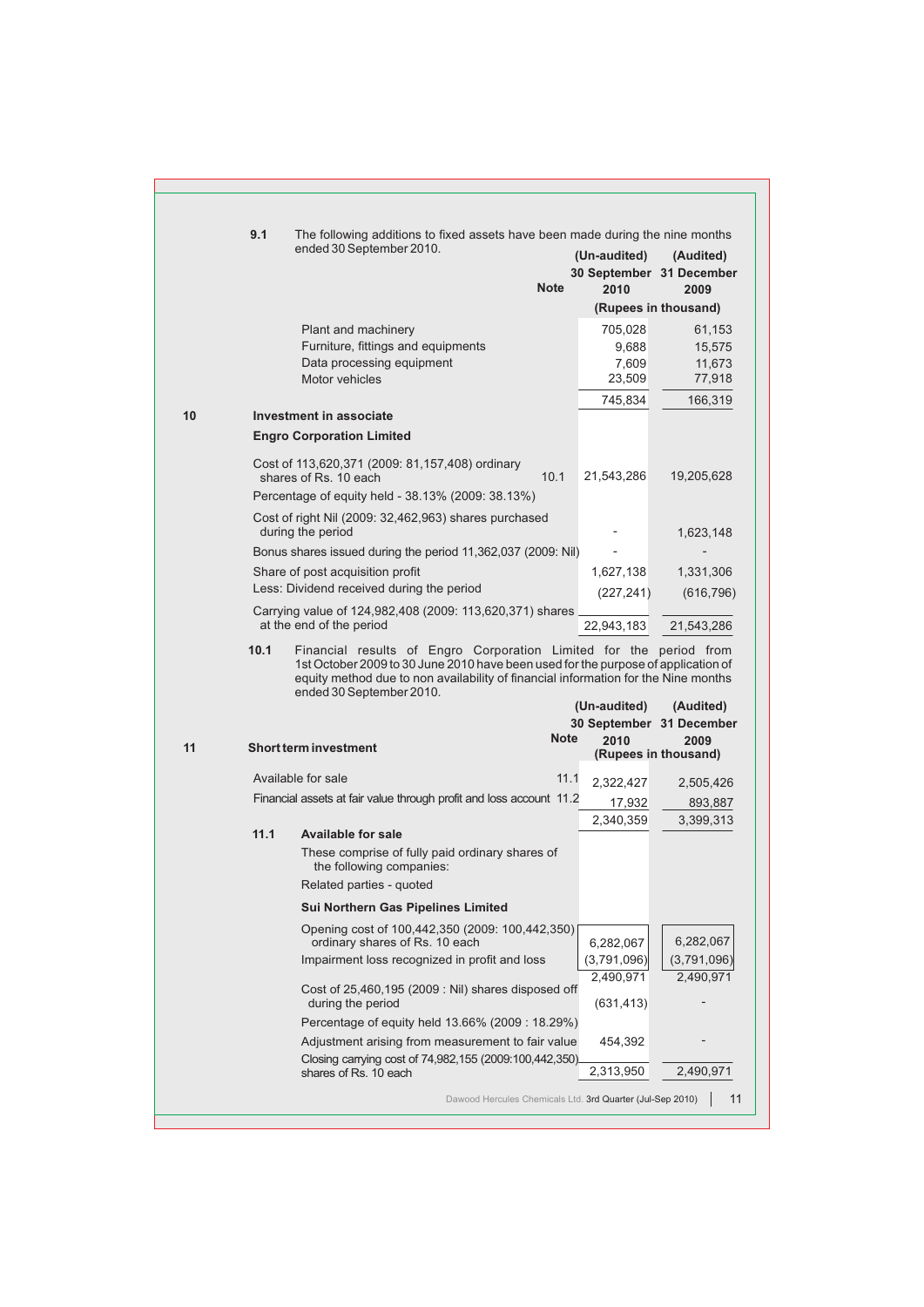|                 | 11.1.1 On 22 April 2010 the Company entered into an agreement to sell 20,000,000<br>shares of Sui Northern Gas Pipelines Limited @ Rs. 33.95 per share. Settlement<br>of 10,000,000 shares took place in July 2010 and the sale of balance 10,000,000<br>shares will be recorded in the books upon execution of the transaction in the |                              |                           |
|-----------------|----------------------------------------------------------------------------------------------------------------------------------------------------------------------------------------------------------------------------------------------------------------------------------------------------------------------------------------|------------------------------|---------------------------|
|                 | subsequent accounting period.                                                                                                                                                                                                                                                                                                          | (Un-audited)                 | (Audited)                 |
|                 | Others - quoted                                                                                                                                                                                                                                                                                                                        | 30 September<br>2010         | 31 December<br>2009       |
|                 | <b>Southern Electric Power Company Limited</b>                                                                                                                                                                                                                                                                                         | (Rupees in thousand)         |                           |
|                 | 3,622,900 (2009: 6,270,000) ordinary                                                                                                                                                                                                                                                                                                   |                              |                           |
|                 | shares of Rs. 10 each at carrying cost<br>Cost of Nil (2009: 2,647,100) shares disposed off during the period                                                                                                                                                                                                                          | 10,470                       | 18,120<br>(7,650)         |
|                 | Closing carrying cost of 3,622,900 shares (2009: 3,622,900)                                                                                                                                                                                                                                                                            |                              |                           |
|                 | shares of 10 each<br>Percentage of equity held 2.65% (2009 : 2.65%)                                                                                                                                                                                                                                                                    | 10,470                       | 10,470                    |
|                 | Adjustment arising from measurement to fair value                                                                                                                                                                                                                                                                                      | (1,993)                      | 3,985                     |
|                 |                                                                                                                                                                                                                                                                                                                                        | 8,477                        | 14,455                    |
|                 |                                                                                                                                                                                                                                                                                                                                        | 2,322,427                    | 2,505,426                 |
|                 | 11.2<br>Financial assets at fair value through profit and loss account                                                                                                                                                                                                                                                                 |                              |                           |
|                 | <b>ABL Income Fund</b>                                                                                                                                                                                                                                                                                                                 |                              |                           |
|                 | 848,639.0946 (2009: 29,611,770.2888) units of Rs. 10 each                                                                                                                                                                                                                                                                              | 7,870                        | 288,458                   |
|                 | Adjustment arising from measurement to fair value                                                                                                                                                                                                                                                                                      | 621                          | 7,935                     |
|                 | Meezan Cash Fund-Growth Units                                                                                                                                                                                                                                                                                                          | 8,491                        | 296,393                   |
|                 | 184,278.9037 (2009: 5,655,874.2274) units of Rs. 50 each                                                                                                                                                                                                                                                                               | 8,979                        | 293,808                   |
|                 | Adjustment arising from measurement to fair value                                                                                                                                                                                                                                                                                      | 462                          | 3,012                     |
|                 |                                                                                                                                                                                                                                                                                                                                        | 9,441                        | 296,820                   |
|                 | UBL Liquidity Plus Fund-Class C                                                                                                                                                                                                                                                                                                        |                              |                           |
|                 | Nil (2009: 2,929,825.0073) units of Rs. 100 each                                                                                                                                                                                                                                                                                       |                              | 296,800                   |
|                 | Adjustment arising from measurement to fair value                                                                                                                                                                                                                                                                                      |                              | 3,874<br>300,674          |
|                 |                                                                                                                                                                                                                                                                                                                                        | 17,932                       | 893,887                   |
|                 |                                                                                                                                                                                                                                                                                                                                        | Nine months ended            |                           |
|                 |                                                                                                                                                                                                                                                                                                                                        |                              | 30 September 30 September |
| 12              | <b>Cash flow from operating activities</b>                                                                                                                                                                                                                                                                                             | 2010<br>(Rupees in thousand) | 2009                      |
|                 | Profit/(loss) before taxation                                                                                                                                                                                                                                                                                                          | 2,677,863                    | (446,098)                 |
|                 | Adjustment for non cash expenses and other items:                                                                                                                                                                                                                                                                                      |                              |                           |
|                 | Depreciation charged to profit and loss account                                                                                                                                                                                                                                                                                        | 155,693                      | 110,011                   |
|                 | Finance costs                                                                                                                                                                                                                                                                                                                          | 696,146                      | 706,692                   |
|                 | Profit on sale of fixed assets                                                                                                                                                                                                                                                                                                         | (8,675)                      | (2,688)                   |
|                 | Profit on sale of short term investments                                                                                                                                                                                                                                                                                               | (137, 944)                   | (12, 024)                 |
|                 | Unrealized gain on investments classified<br>as investment through profit and loss                                                                                                                                                                                                                                                     | (1,083)                      | (10, 694)                 |
|                 | Impairment loss on available for sale investments                                                                                                                                                                                                                                                                                      |                              | 2,599,247                 |
|                 | Share of profit from associate                                                                                                                                                                                                                                                                                                         | (1,627,138)                  | (710, 833)                |
|                 | Provision for staff retirement and other service benefits                                                                                                                                                                                                                                                                              | 12,011                       | 10,266                    |
|                 | Profit on time deposits                                                                                                                                                                                                                                                                                                                | (27, 072)                    | (54,985)                  |
|                 |                                                                                                                                                                                                                                                                                                                                        | (938,062)                    | 2,634,992                 |
|                 | Cash flow from operations before working capital changes                                                                                                                                                                                                                                                                               | 1,739,801                    | 2,188,894                 |
|                 | Working capital changes<br>(Increase)/decrease in current assets:                                                                                                                                                                                                                                                                      |                              |                           |
|                 | Stocks, stores and spares                                                                                                                                                                                                                                                                                                              | (1, 141, 688)                | (749, 313)                |
|                 | Trade debts                                                                                                                                                                                                                                                                                                                            | 3,999                        | 1,807                     |
|                 | Loans, advances, deposits, prepayments and other receivables<br>Increase/(decrease) in current liabilities:                                                                                                                                                                                                                            | 9,375                        | (68, 438)                 |
|                 | Trade and other payables                                                                                                                                                                                                                                                                                                               | (141, 513)                   | 1,331,810                 |
|                 |                                                                                                                                                                                                                                                                                                                                        | (1,269,827)                  | 515,866                   |
|                 | Cash generated from operations                                                                                                                                                                                                                                                                                                         | 469,974                      | 2,704,760                 |
| 12 <sup>2</sup> | Dawood Hercules Chemicals Ltd. 3rd Quarter (Jul-Sep 2010)                                                                                                                                                                                                                                                                              |                              |                           |
|                 |                                                                                                                                                                                                                                                                                                                                        |                              |                           |

I